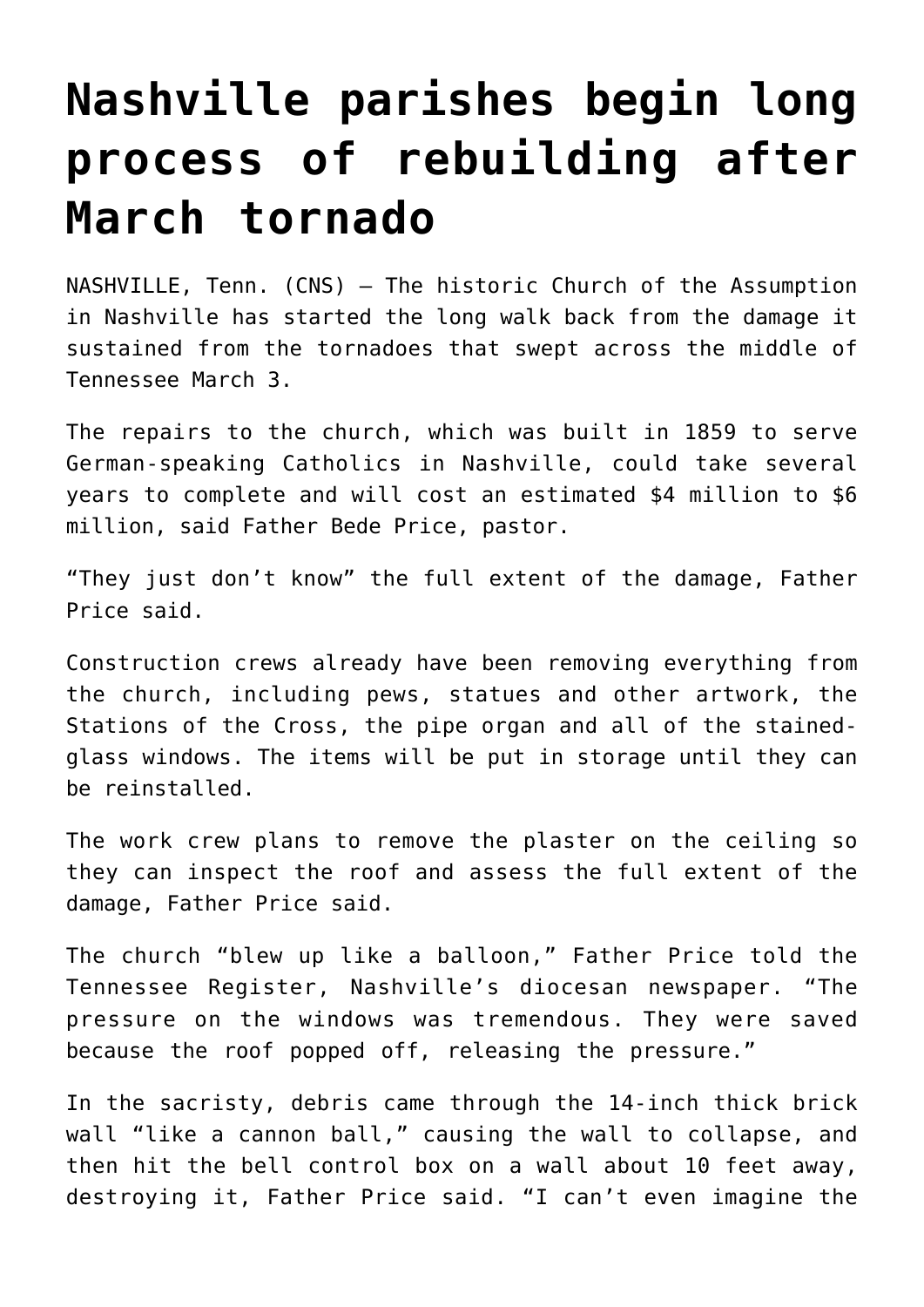force to go through a 14-inch wall."

The bricks from the wall have been saved and will be used to rebuild it, he said.

Although the building sustained significant damage, it will be rebuilt, Father Price said.

"Given its historical value and architectural value," he said, for the Diocese of Nashville and the Catholic Church in Tennessee, "it has to stay. It's a unique church. It survived the Civil War, two world wars. It's not going anywhere."

"The people understand this church is the Diocese of Nashville," Father Price added. Throughout its long history, people have moved from Assumption to help establish other parishes, he said, adding that "practically every old Nashville Catholic family has a connection to this church."

Some aspects of parish life have continued despite the damage. "Since the storm, we've already had six baptisms and one wedding," all with limited attendance because of restrictions caused by the COVID-19 pandemic, Father Price said. "At the wedding, there were just four people."

Since the tornado, the parish has received support from Bishop J. Mark Spalding of Nashville and from friends around the country who have donated money to help pay for the repairs.

"But if it weren't for the insurance," Father Price said, "I think we'd be doomed."

The damage from the tornado was followed by a second blow caused by the COVID-19 pandemic and the cancellation of public Masses.

"We had two Sundays after the storm and before the coronavirus" to bring the community together, Father Price said. With a small staff and no internet service for more than a month after the storm, "we were completely cut off," he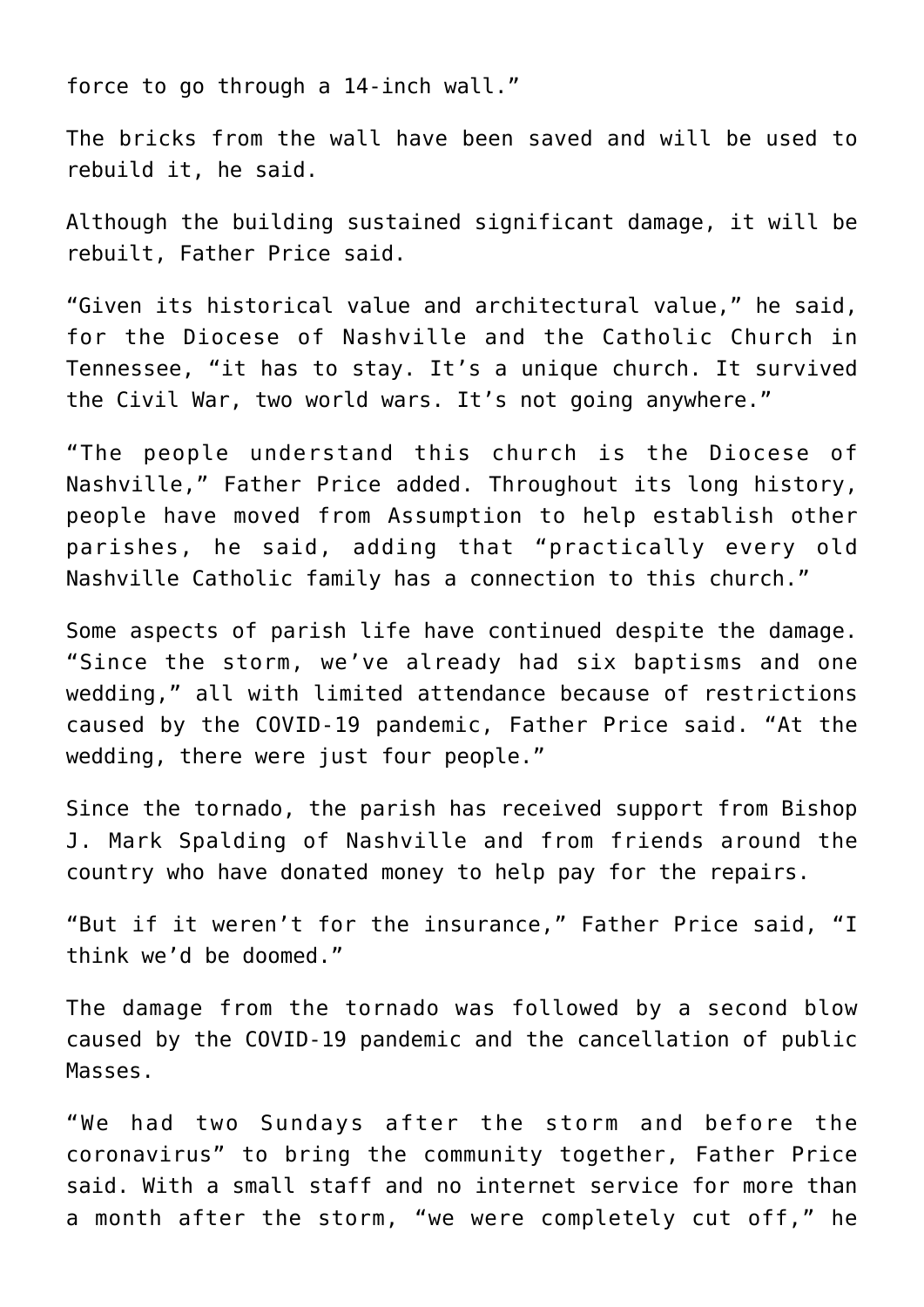said. "It was like going back to the Middle Ages."

The parish is preparing for the day people can return for Mass. Meanwhile, two chapels have been set up, one in Father Bernard Hall, next door to the church, and a second one in the second-floor ballroom in the Buddeke House across the street. Each weekend, there will be two Masses in each of the chapels, one in English and one in Latin.

"Two-thirds of the parishioners come here for the Latin Mass," traveling from throughout the diocese and beyond, Father Price said. "What they're drawn here for is the celebration of the liturgy and the beauty of the church."

The road back from the tornado damage won't be as hard for St. Vincent de Paul Church, about a mile west of Church of the Assumption, because the damage was not as extensive.

There was damage to the roofs of the church, rectory and gymnasium of the former St. Vincent de Paul School, which now houses the St. Mary Child Development Center, said Carl Hobson, the facilities manager for the parish.

One classroom sustained water damage when rain leaked through the hole in the gym roof, Hobson said. Bricks on the back wall of the office were blown off, and the wall will have to be replaced, he said.

The estimate for the total cost of the repairs, including the heating and ventilating system, is about \$225,000, most of which will be covered by insurance, Hobson said.

Like Assumption, St. Vincent was hit by the one-two punch of the storm and the pandemic.

"Right after the tornado, about a week after, is when we were hit with this crisis," said Heather Wilson, the parish secretary. "We had one service, then we were closed."

The parish has been trying to stay in touch with parishioners